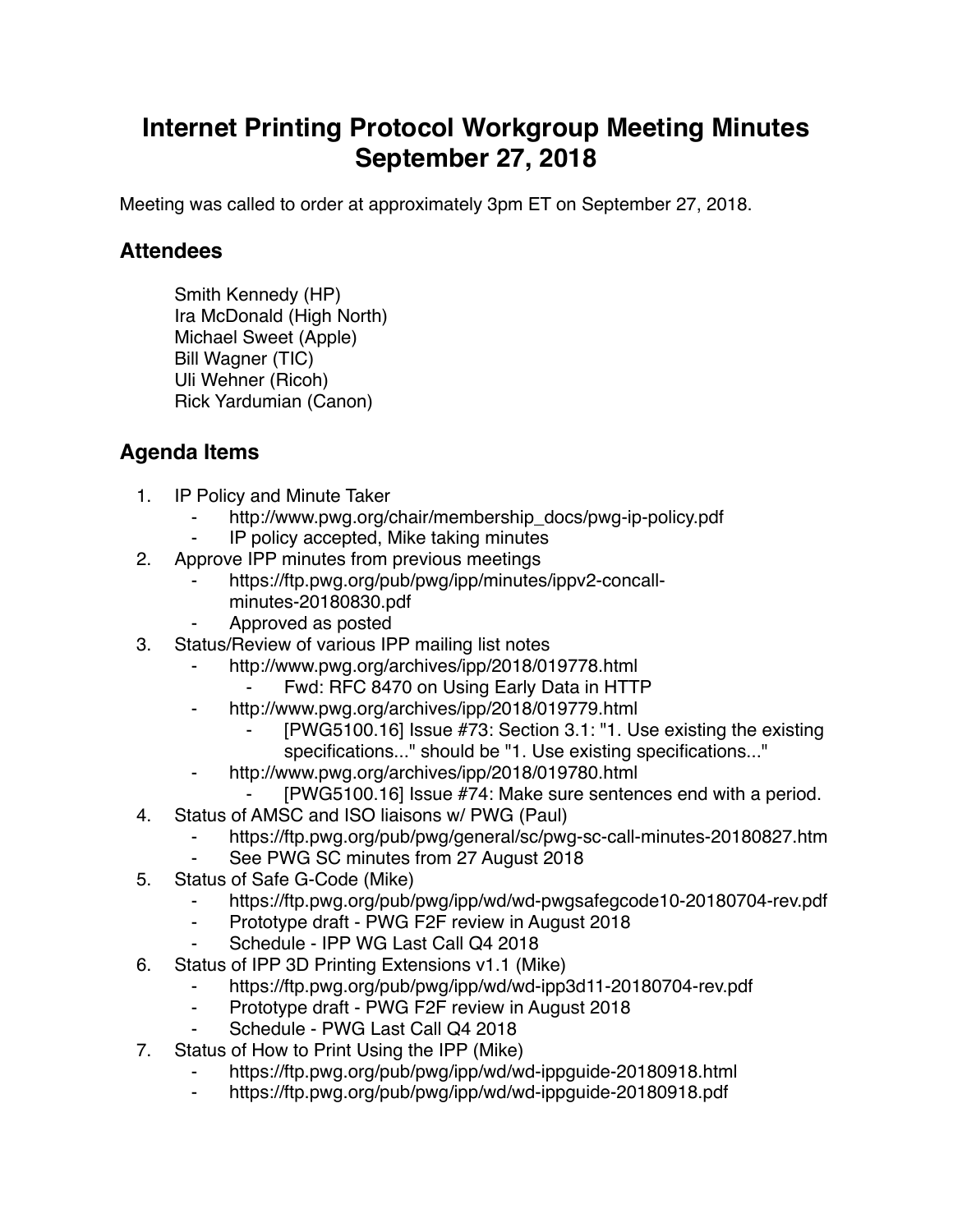- ⁃ https://github.com/istopwg/pwg-books
- Chapter 1:
	- ⁃ IPP Overview: Add short description of a printer, print job, and document as second sentence in first paragraph.
	- ⁃ Talk about IPP "IPP is big, but basic printing is possible without a lot of work"
	- ⁃ Include formal description/convention note that "Printer", "Job", and "Document" refer to the IPP printer object, job object, and document objects.
	- Q: Where/When is Create-Job used? Just on high-end printers?
		- A: Everywhere
		- ⁃ Needed especially on low-end printers to be able to cancel a job as a Send-Document is in process (printing as the document data is received)
		- ⁃ Also good for an atomic verify-and-create
		- Best practice in IIG 2.0
		- Required for some print standards
		- Update note to just reference IIG 2.0 rather than just the cancel-job usage
- ⁃ Global: Change all usage of Client, Printer, Job, and Document to be capitalized
- Chapter 2:
	- **Printer Information Attributes** 
		- ⁃ First sentence: "Printers have seven main INFORMATIONAL attributes" (not description).
		- "The following EXAMPLE `ipptool` test FILE will ..."
- Chapter 3:
	- Title: Chapter 3: Jobs and Documents
	- ⁃ "Jobs in IPP are ..., typically printing or faxing a document." (bring back typical usage)
	- ⁃ Maybe add a note about what PIN printing is, mention non-numeric passcodes?
	- Job Information Attributes:
		- ⁃ Jobs HAVE many informational attributes
	- ⁃ Documents: Add definition, add quotes around image/jpeg, "among printers" instead of "between printers'
- ⁃ Global: "Foos PROVIDE attributes" should be "Foos HAVE attributes"
- Schedule do another quick review once changes are made and then post on PWG web site.
- 8. Status of IPP Encrypted Jobs and Documents (Mike)
	- https://ftp.pwg.org/pub/pwg/ipp/wd/wd-ipptrustnoone10-20180328-rev.pdf
	- ⁃ Interim draft PWG F2F review in May 2018
	- Good news PGP-based path forward on 06/04/18!
	- Schedule Mike to work on updated draft w/ just PGP this fall
- 9. Status of IPP System Service (Ira/Mike)
	- https://ftp.pwg.org/pub/pwg/ipp/wd/wd-ippsystem10-20180701-rev.pdf
	- ⁃ Prototype draft PWG F2F review in August 2018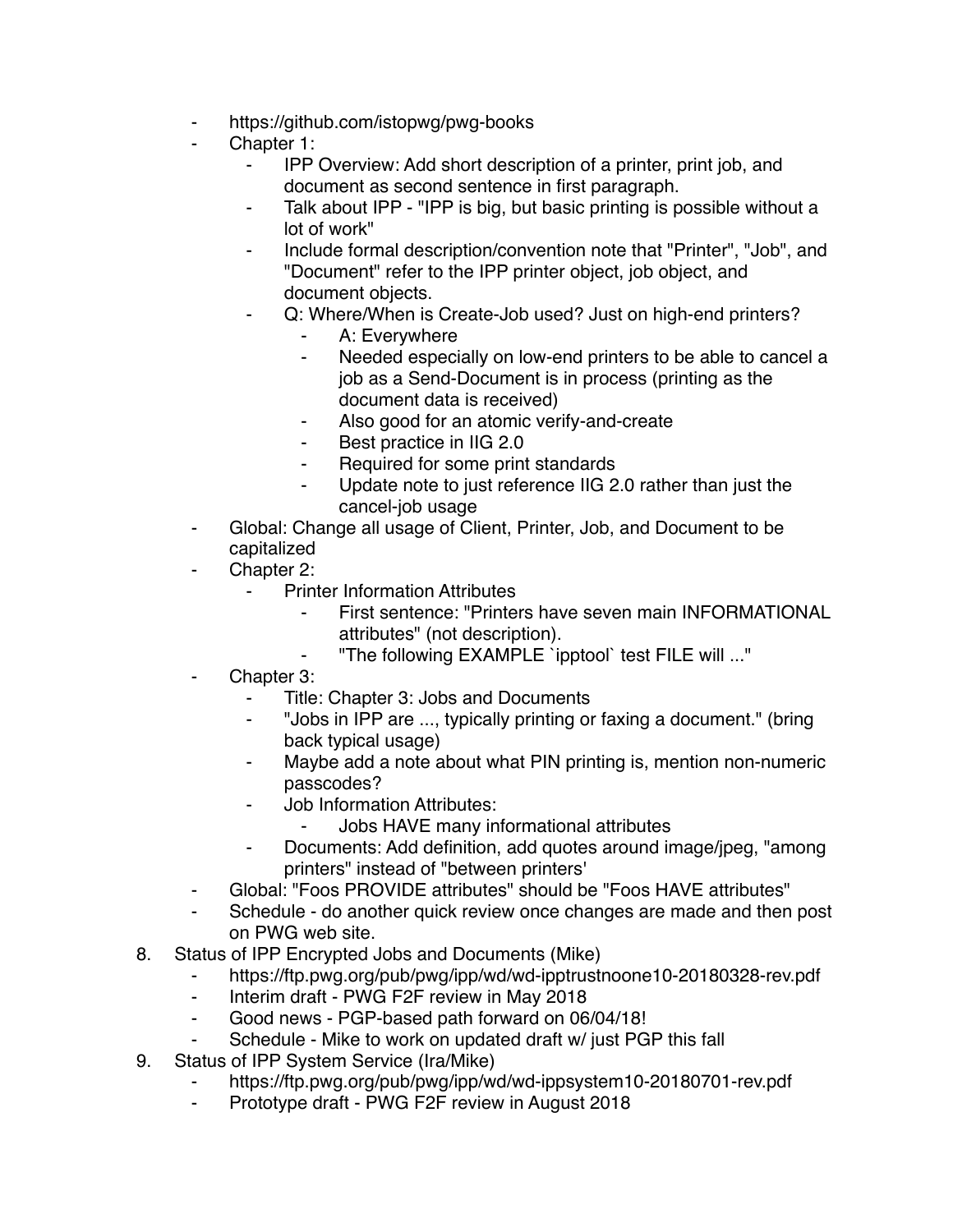- Prototyping tasks being tracked as a Github project
- Schedule prototype in "ippserver" Stable draft in Q3/Q4 2018
- 10. Status of IPP Everywhere Printer Self-Certification 1.0 Update 3?
	- ⁃ http://ftp.pwg.org/pub/pwg/ipp/minutes/ippv2-f2f-minutes-20180515.pdf
	- ⁃ Goals, ipptool and ippfind updates
	- ⁃ Now have code signing certificate!
	- ⁃ But Mike is having some issues building Windows 32-bit tools and 64-bit installers
	- Schedule Mike to release beta of update 3 for testing soon
- 11. Review of IPP Everywhere 1.1 (Mike)
	- https://ftp.pwg.org/pub/pwg/ipp/wd/wd-ippeve11-20180926-rev.pdf
	- ⁃ Prototype draft PWG F2F review in August 2018
	- Schedule Q3/Q4 2018
- 12. Status of IPP Everywhere 1.1 Self-Certification Manual 1.1 (Mike)
	- ⁃ https://ftp.pwg.org/pub/pwg/ipp/wd/wd-ippeveselfcert11-20180704-rev.pdf
	- Prototype draft PWG F2F review in August 2018
	- Schedule Q3/Q4 2018
- 13. Status of IPP Document Object v1.1 (Mike)
	- https://ftp.pwg.org/pub/pwg/ipp/wd/wd-ippdocobject11-20180919.pdf
	- ⁃ http://www.pwg.org/archives/ipp/2018/019777.html
	- ⁃ Initial draft for IPP WG review
	- ⁃ Did not get to this
	- Schedule TBD
- 14. Status of IPP Job Extensions v1.1 (Mike)
	- https://ftp.pwg.org/pub/pwg/ipp/wd/wd-ippjobext11-20180926-rev.pdf
	- ⁃ http://www.pwg.org/archives/ipp/2018/019781.html
	- ⁃ http://www.pwg.org/archives/ipp/2018/019782.html
	- ⁃ Initial draft for IPP WG review
	- ⁃ Did not get to this
	- Schedule TBD
- 15. Status of IPP HTTP Authentication best practices (Smith)
	- ⁃ https://ftp.pwg.org/pub/pwg/ipp/wd/wd-ippauth-20180913-rev.pdf
	- http://www.pwg.org/archives/ipp/2018/019766.html
	- Interim draft PWG F2F review in August 2018
	- ⁃ IPP WG consensus to publish as PWG Best Practice
	- Did not get to this
	- Schedule TBD
- 16. Status of JPS2 v2 (Smith)
	- ⁃ https://ftp.pwg.org/pub/pwg/ipp/wd/wdippjobprinterext2v20-20180904.docx
	- http://www.pwg.org/archives/ipp/2018/019764.html
	- ⁃ Initial draft fixed issues Mike pointed out for IPP WG review
	- Will incorporate Reprint Password in major JPS2 revision
	- ⁃ Did not get to this
	- Schedule TBD
- 17. Status of PWG Printer MIB and IPP MFD Alerts 1.1 (Ira)
	- http://ftp.pwg.org/pub/pwg/ipp/wd/wd-pmpmfdalerts10-20180813-rev.pdf